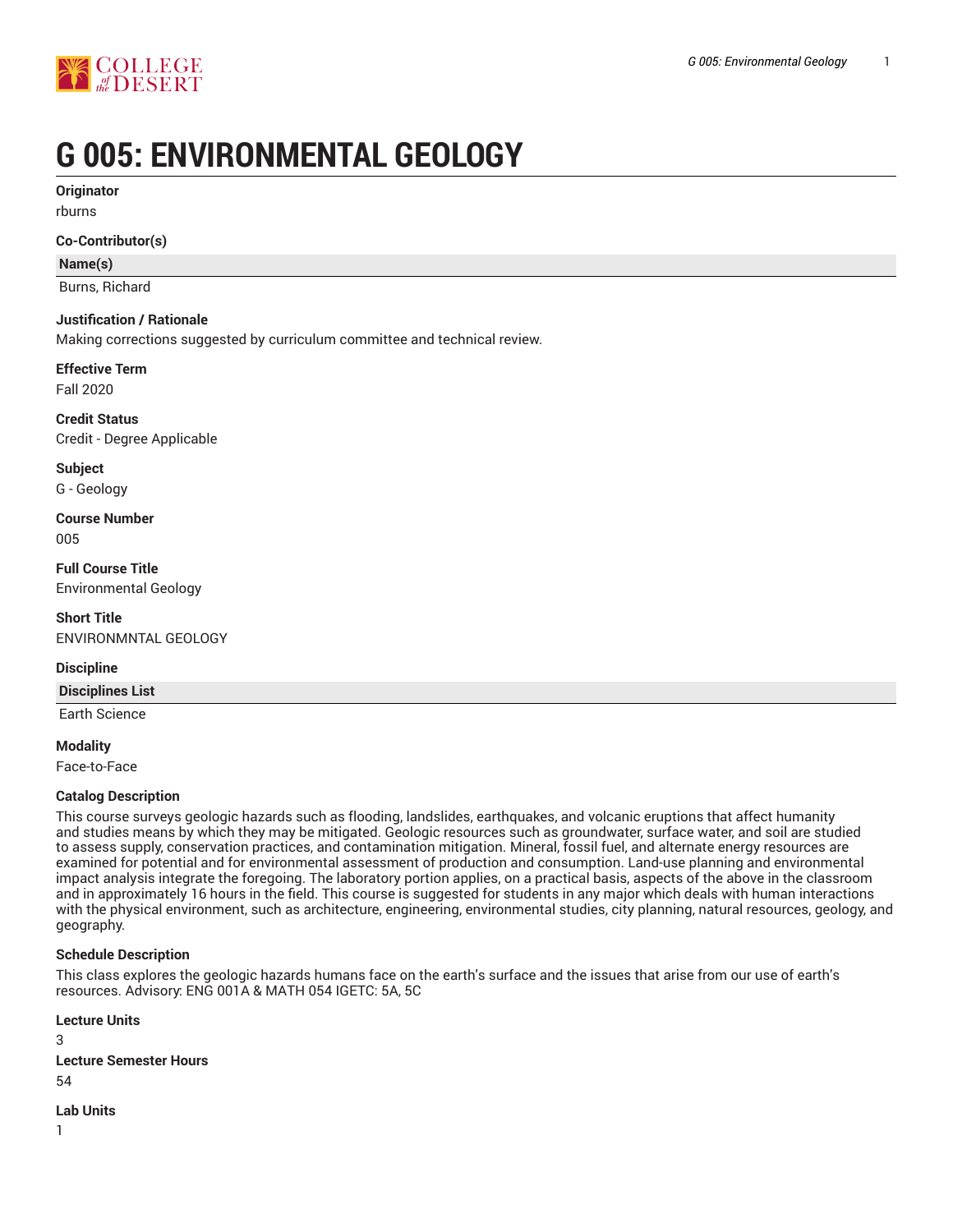

**Lab Semester Hours** 54

**In-class Hours** 108

**Out-of-class Hours** 108

**Total Course Units**

4 **Total Semester Hours** 216

**Prerequisite Course(s)** Advisory: ENG 001A & MATH 054

**Required Text and Other Instructional Materials**

**Resource Type** Book

**Author** Edward Keller

**Title** Introduction to Environmental Geology

**Edition** 5th

**City** Upper Saddle River, New Jersey

**Publisher** Pearson

**Year** 2012

**College Level**

Yes

**Flesch-Kincaid Level** 13.5

**ISBN #** 0321727517

## **For Text greater than five years old, list rationale:**

We have found this textbook provides more background information to the subject matter that was not achieved in other textbooks.

**Class Size Maximum**

28

**Entrance Skills** Demonstrate the ability to read and respond in writing beyond the literal interpretation of the text.

## **Requisite Course Objectives**

ENG 001A-Read, analyze, and interpret varied texts (e.g., literary, digital, visual).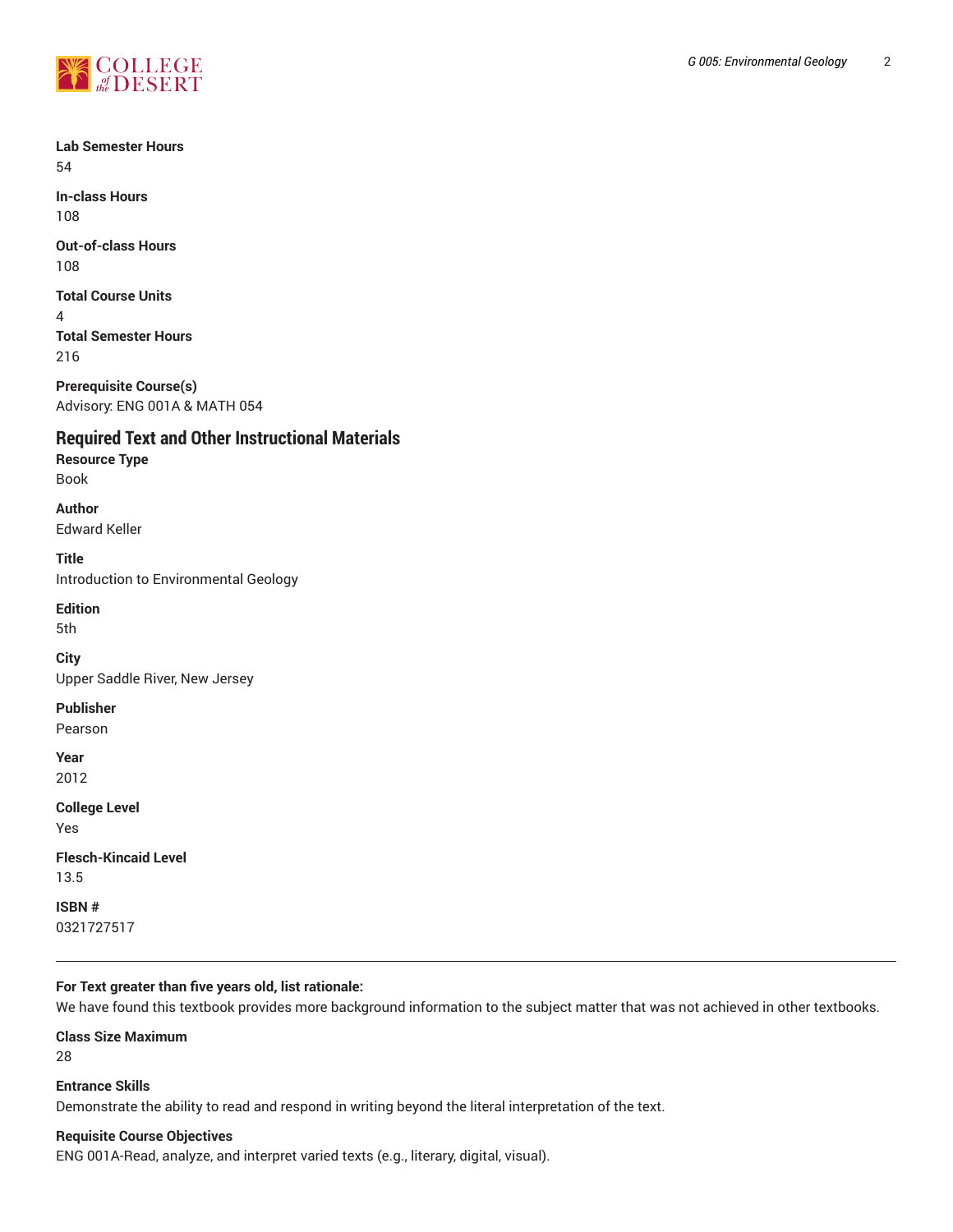

ENG 001A-Identify and evaluate appropriate research sources, and incorporate them into essays through quotations, summaries, and paraphrases.

## **Entrance Skills**

Fully utilize a dictionary, thesaurus and other reference materials.

#### **Requisite Course Objectives**

ENG 001A-Write essays with arguable theses and evidence from different types of sources. ENG 001A-Recognize and integrate creative elements of style (e.g., metaphor, analogy, voice, tone).

#### **Entrance Skills**

Develop, organize, and express complex ideas in both expository and research papers.

#### **Requisite Course Objectives**

ENG 001A-Develop ideas coherently in writing through the drafting process. ENG 001A-Write thesis statements, topic sentences, and ideas in an organized way in essays.

#### **Entrance Skills**

Add, subtract, multiply, divide, and simplify rational expressions to solve geologic questions.

#### **Requisite Course Objectives**

MATH 054-Add, subtract, multiply and divide polynomials. MATH 054-Add, subtract, multiply, divide and simplify rational expressions.

#### **Entrance Skills**

Interpret the slope of the water table to understand groundwater flow.

#### **Requisite Course Objectives**

MATH 054-Solve rational equations that simplify to linear or quadratic equations. MATH 054-Interpret the meaning of the slope of a line as a constant rate of change.

#### **Entrance Skills**

Convert one type of map scale to another.

#### **Requisite Course Objectives**

MATH 054-Use variables to create algebraic expressions that model quantities in an application problem. MATH 054-Use the properties of integer exponents to simplify algebraic expressions, including expressions involving scientific notation.

#### **Entrance Skills**

Understand and use basic formulas from geometry including perimeter, area and volume.

#### **Requisite Course Objectives**

MATH 054-Add, subtract, multiply and divide polynomials.

MATH 054-Interpret the meaning of the slope of a line as a constant rate of change.

MATH 054-Use basic formulas from geometry to find perimeter, area and volume of basic figures.

MATH 054-Use dimensional analysis appropriately in applications.

## **Course Content**

- 1. Environmental Geology and human existence.
- 2. Earth origins and the Earth system.
- 3. Rock cycle.
- 4. Geologic time.
- 5. Plate tectonics.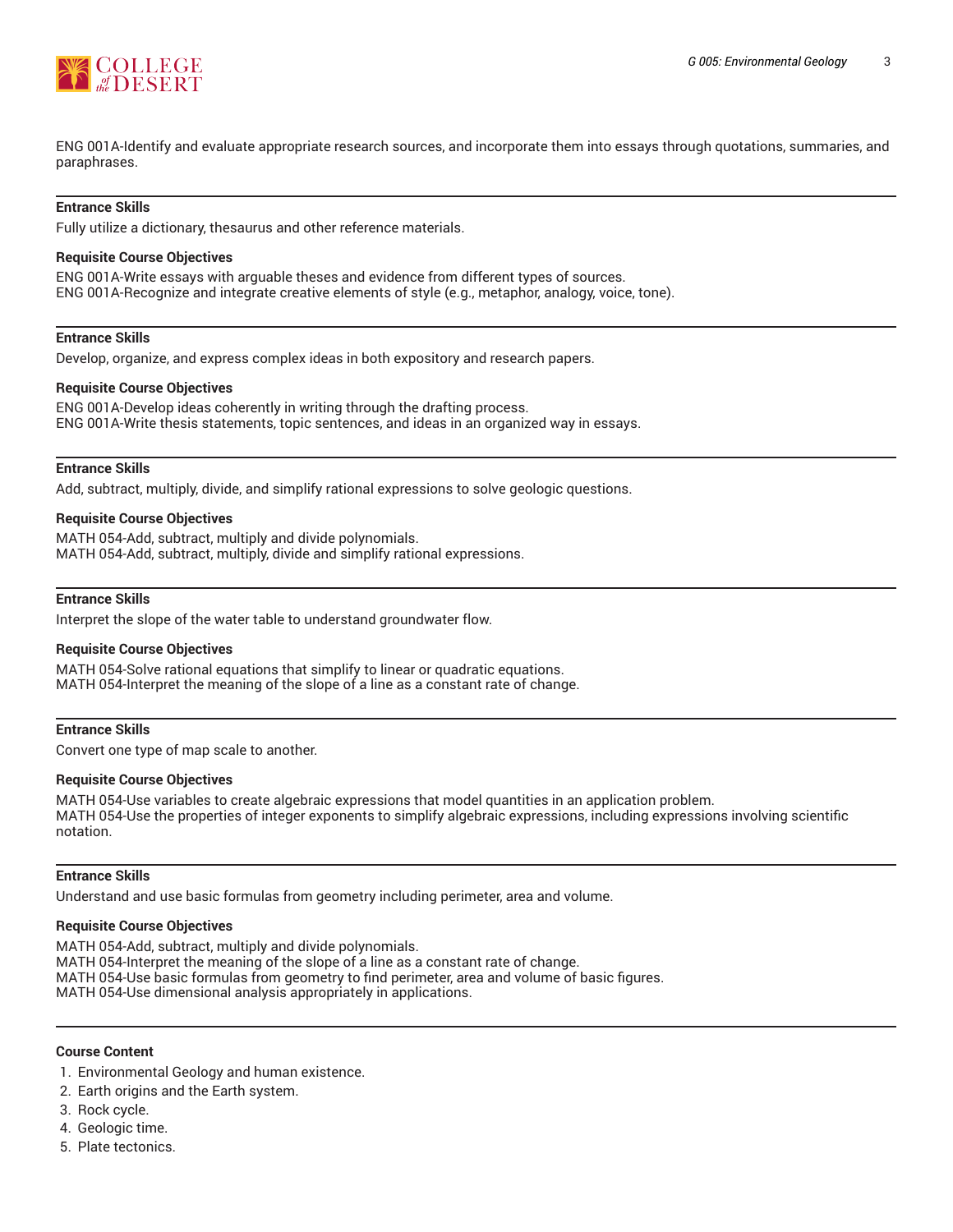

- 6. Earthquakes and human activities.
- 7. Volcanoes and the environment.
- 8. Weathering and soils.
- 9. Landslides and mass wasting.
- 10. Subsidence and collapse.
- 11. Water cycle:
	- Water on land.
	- Groundwater.
- 12. Oceans and coasts.
- 13. Extreme climates, climate change, and the greenhouse effect.
- 14. Energy.
- 15. Mineral resources and society.
- 16. Waste management and geology.

## **Lab Content**

- 1. Minerals.
- 2. Rocks.
- 3. Topographic maps.
- 4. Geologic maps.
- 5. Seismic risk and earthquakes.
- 6. Volcanoes and eruptions.
- 7. Fluvial processes and forms.
- 8. Floods.
- 9. Coastal erosion.
- 10. Slope stability and mass movements.
- 11. Porosity, permeability, and fluid flow through rocks.
- 12. Groundwater.
- 13. Subsurface fluid withdrawal and ground subsidence.
- 14. Soil pollution.
- 15. Construction stone.
- 16. Petroleum and natural gas.
- 17. Coal.
- 18. Radioactive waste disposal.
- 19. Surface water pollution.
- 20. Groundwater pollution.
- 21. Acid rain.
- 22. Radon in the environment.

## **Course Objectives**

|             | <b>Objectives</b>                                                                                                                                                                                                                             |
|-------------|-----------------------------------------------------------------------------------------------------------------------------------------------------------------------------------------------------------------------------------------------|
| Objective 1 | Analyze geologic hazards such as earthquakes, volcanic eruptions, mass wasting, and flooding to determine their<br>effects on the works of man and evaluate methods for mitigation.                                                           |
| Objective 2 | Evaluate environmental impacts of waste disposal methods, mining operations, energy production, water supply, and<br>flood control and propose mechanisms for mitigation of these impacts.                                                    |
| Objective 3 | Identify common minerals and rocks and evaluate them for resource, aquifer, and stability potential.                                                                                                                                          |
| Objective 4 | Analyze geologic features on topographic maps, such as stream valleys, fault zones, volcanoes, shoreline features,<br>and mass wasting topography in the land-use planning process.                                                           |
| Objective 5 | Summarize the environmental geology of the Coachella Valley and Salton Trough with particular emphasis on the<br>San Andreas fault, geothermal and wind energy production, groundwater resources, flood control, and wastewater<br>treatment. |
| Objective 6 | Demonstrate an understanding of earth's climate, climate change and the greenhouse effect.                                                                                                                                                    |
| Objective 7 | Demonstrate an understanding of the connectivity between the geosphere, biosphere, atmosphere, and hydrosphere.                                                                                                                               |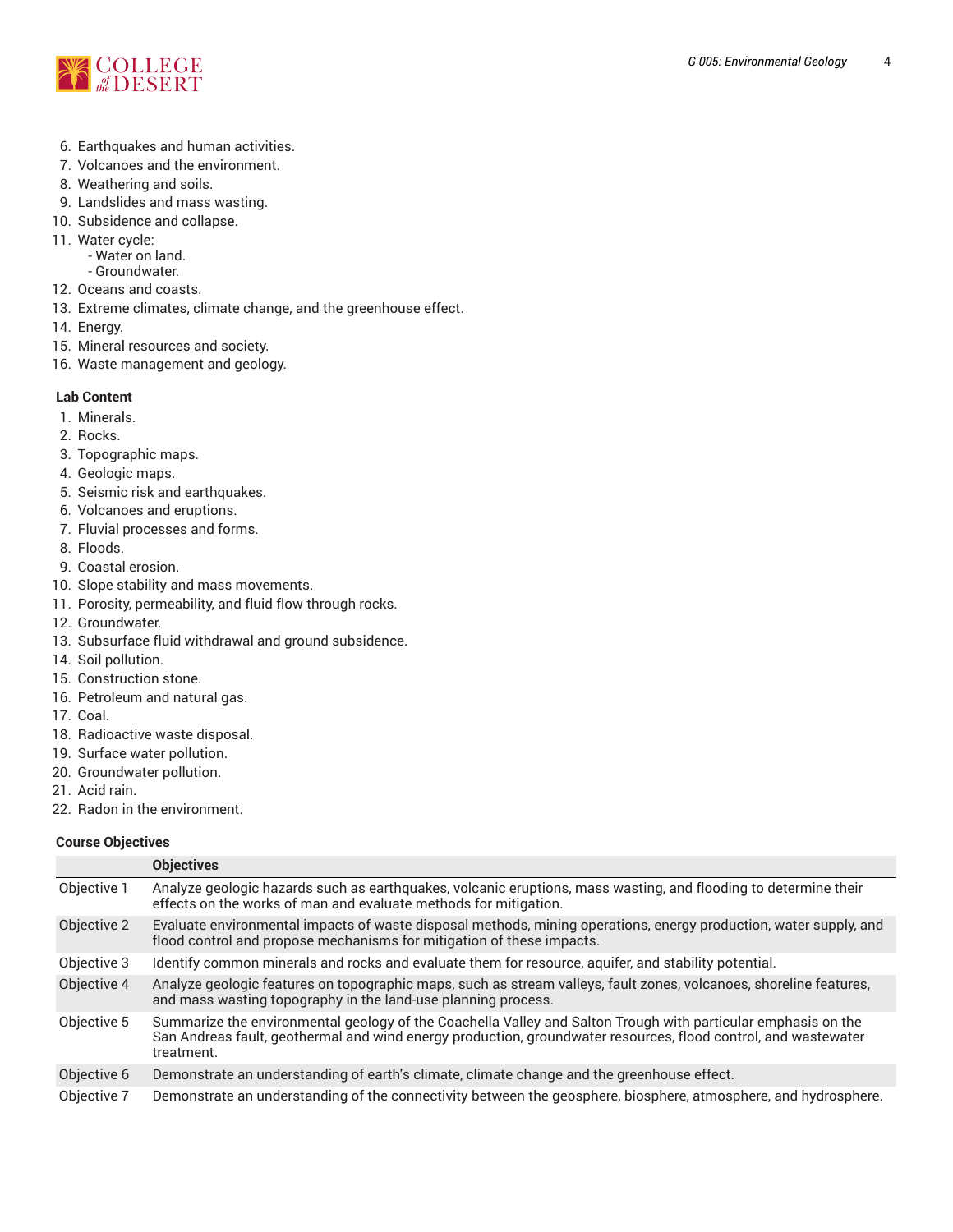

## **Student Learning Outcomes**

|           | Upon satisfactory completion of this course, students will be able to:                     |
|-----------|--------------------------------------------------------------------------------------------|
| Outcome 1 | Evaluate concepts, principles, and interactions of Earth's systems.                        |
| Outcome 2 | Assess and describe how human activities impact Earth's environment.                       |
| Outcome 3 | Assess and design how to mitigate and remediate geologic hazards and environmental issues. |
| Outcome 4 | Evaluate and explain applications of the scientific method in environmental geology.       |

## **Methods of Instruction**

| <b>Method</b> | Please provide a description or examples of how each instructional<br>method will be used in this course.                                       |
|---------------|-------------------------------------------------------------------------------------------------------------------------------------------------|
| Laboratory    | Practical hands-on work in lab in exercises and field trips with guidance<br>from the instructor, including feedback, coaching, and evaluation. |
| Lecture       | Lecture and demonstration utilizing slides, charts, minerals, and rocks<br>with class discussion and feedback.                                  |
| Activity      | Collaborative learning in student groups to develop solutions to lab<br>exercise and field trip problems.                                       |

## **Methods of Evaluation**

| <b>Method</b>                                    | Please provide a description or examples of how<br>each evaluation method will be used in this course. | <b>Type of Assignment</b> |
|--------------------------------------------------|--------------------------------------------------------------------------------------------------------|---------------------------|
| College level or pre-collegiate essays           | Required on homework, laboratory write ups, and<br>tests.                                              | In and Out of Class       |
| Tests/Quizzes/Examinations                       | Short-answer and multiple-choice exams. Quizzes<br>on canvas will be completed out of class.           | In and Out of Class       |
| Presentations/student demonstration observations | Evaluation of oral presentations.                                                                      | In Class Only             |
| Laboratory projects                              | Practical laboratory quizzes on minerals, rocks, and<br>other geologic topics.                         | In Class Only             |
| Written homework                                 | Weekly assignments from textbook or other source. Out of Class Only                                    |                           |

## **Assignments**

## **Other In-class Assignments**

- 1. Identification of minerals and rocks
- 2. Analysis of textbook materials to summarize data for study-guide questions and in-class discussion and testing.
- 3. Make oral presentations in class

## **Other Out-of-class Assignments**

- 1. Analysis of textbook materials to summarize salient data for study-guide questions and in-class discussion and testing.
- 2. Gather information of in-depth aspects of environmental geology to organize and interpret in research papers.
- 3. Preparation of in-lab work on exercises by review of lab materials.
- 4. Completion of assigned laboratory exercises.
- 5. Student research projects/oral reports of selected aspects of environmental geology to promote a deeper understanding of these aspects and to become familiar with the methodology of library/internet research and writing and speaking on geology topics.

## **Grade Methods**

Letter Grade Only

## **COD GE**

C1 - Natural Sciences

## **CSU GE**

B1 - Physical Science B3 - Laboratory Activity

## **IGETC GE**

5A - Physical Science 5C - Science Laboratory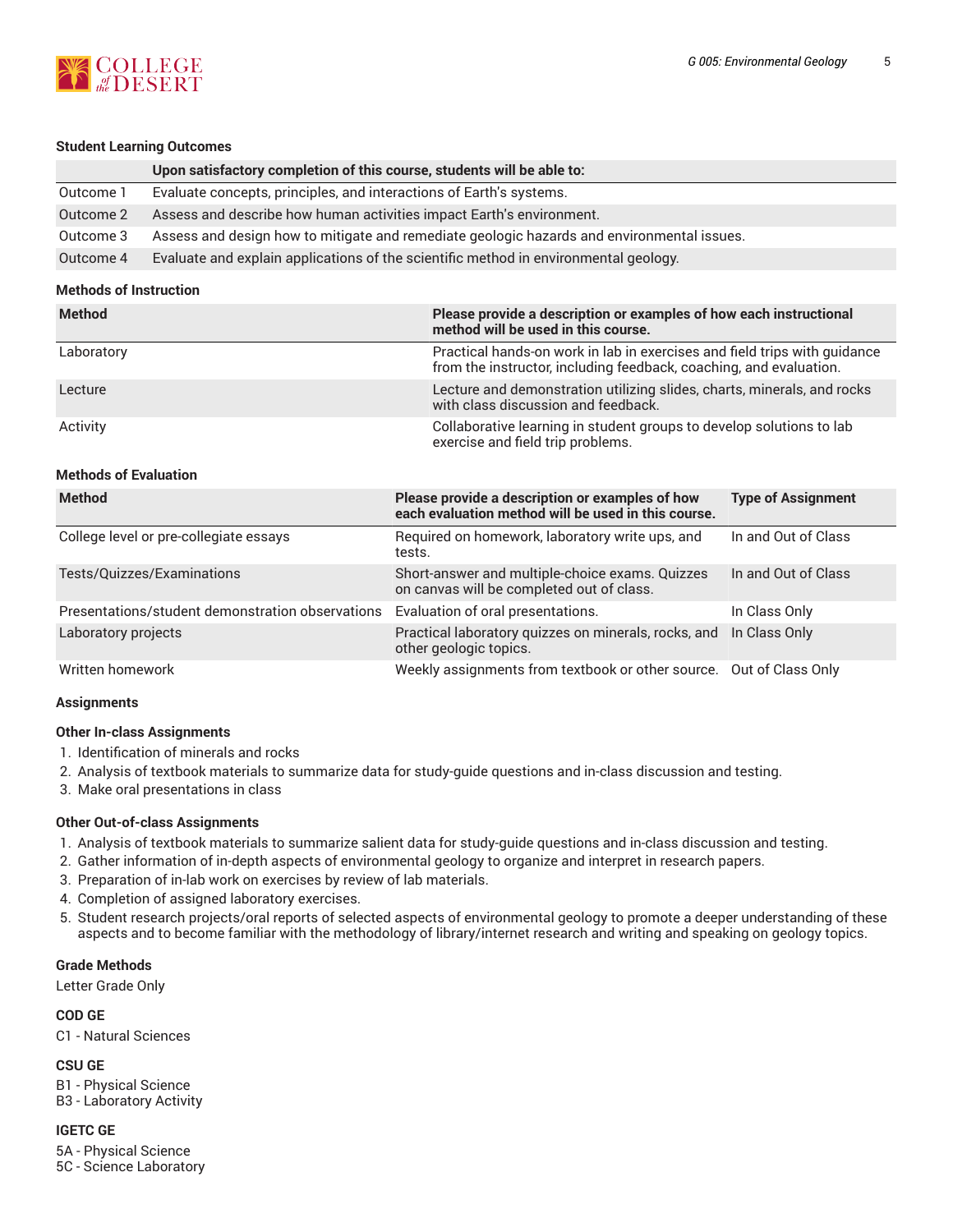

## **MIS Course Data**

**CIP Code** 40.0601 - Geology/Earth Science, General.

**TOP Code** 191400 - Geology

**SAM Code** E - Non-Occupational

**Basic Skills Status** Not Basic Skills

**Prior College Level** Not applicable

**Cooperative Work Experience** Not a Coop Course

**Course Classification Status** Credit Course

**Approved Special Class** Not special class

**Noncredit Category** Not Applicable, Credit Course

**Funding Agency Category** Not Applicable

**Program Status** Program Applicable

**Transfer Status** Transferable to both UC and CSU

**General Education Status** Not applicable

**Support Course Status** Course is not a support course

**C-ID** GEOL 131

**Allow Audit** No

**Repeatability** No

**Materials Fee** No

**Additional Fees?** No